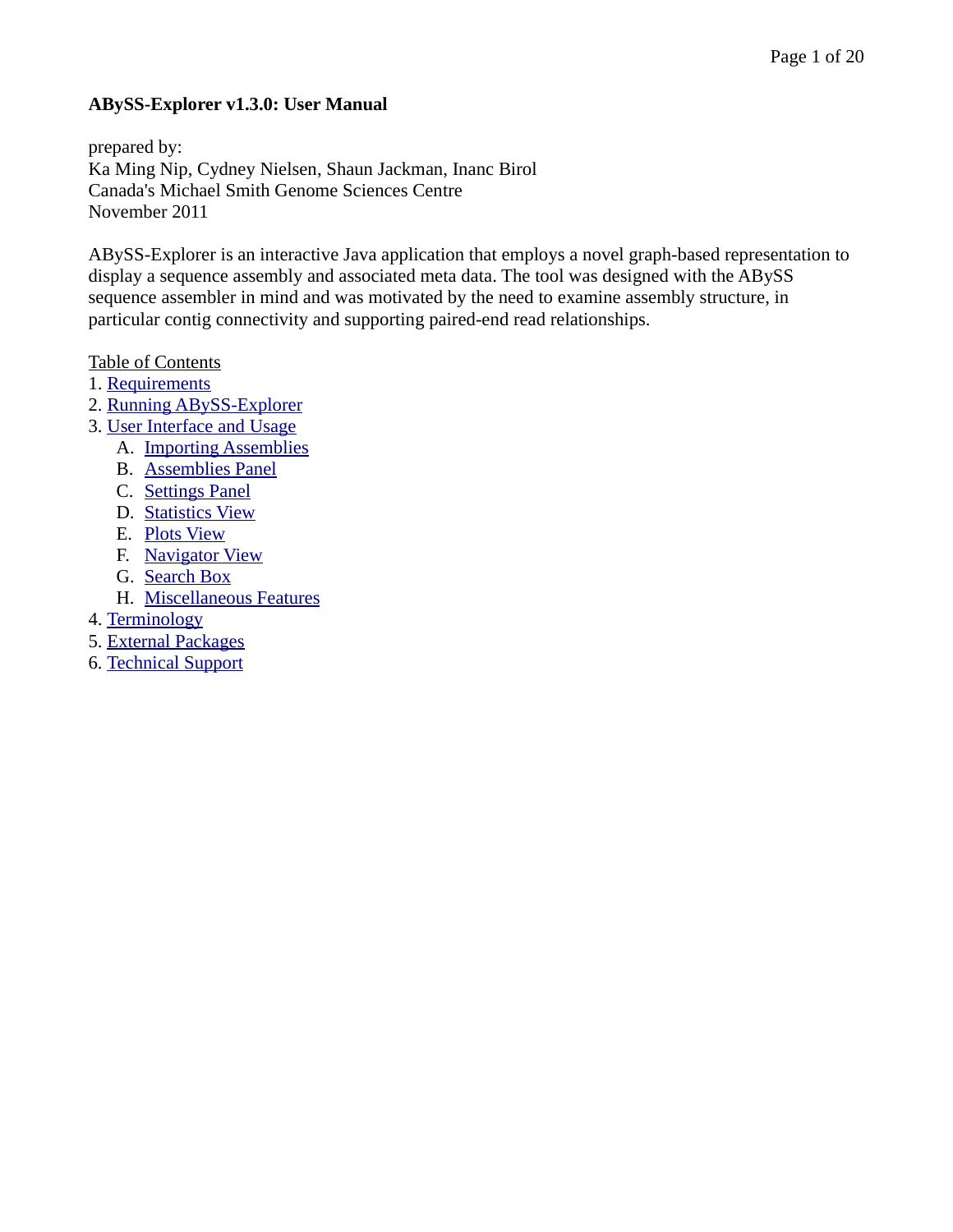#### **1. Requirements**

System Requirements:

- <span id="page-1-0"></span>• Java SE Run Time Environment 6 or above
- Smallest screen resolution supported: 640 x 480
- optional: internet connection and default web browser for BLAT

Dataset Requirements:

- Assembly must be generated by ABySS 1.2.0 or above
- All files from the same assembly must be in the same directory
- Files used: \*-contigs.fa, \*-contigs.dot, \*.adj, \*.dot, \*-3.hist, coverage.hist, \*-3.dist, \*-5.path

Preferred structure of assembly directories:

```
\langlename>/
```

```
k<k-value>/
coverage.hist
<name>-3.dist
<name>-3.hist
<name>-5.adj
<name>-5.path
<name>-contigs.fa
<name>-contigs.dot
```
k<another k-value>/

...

...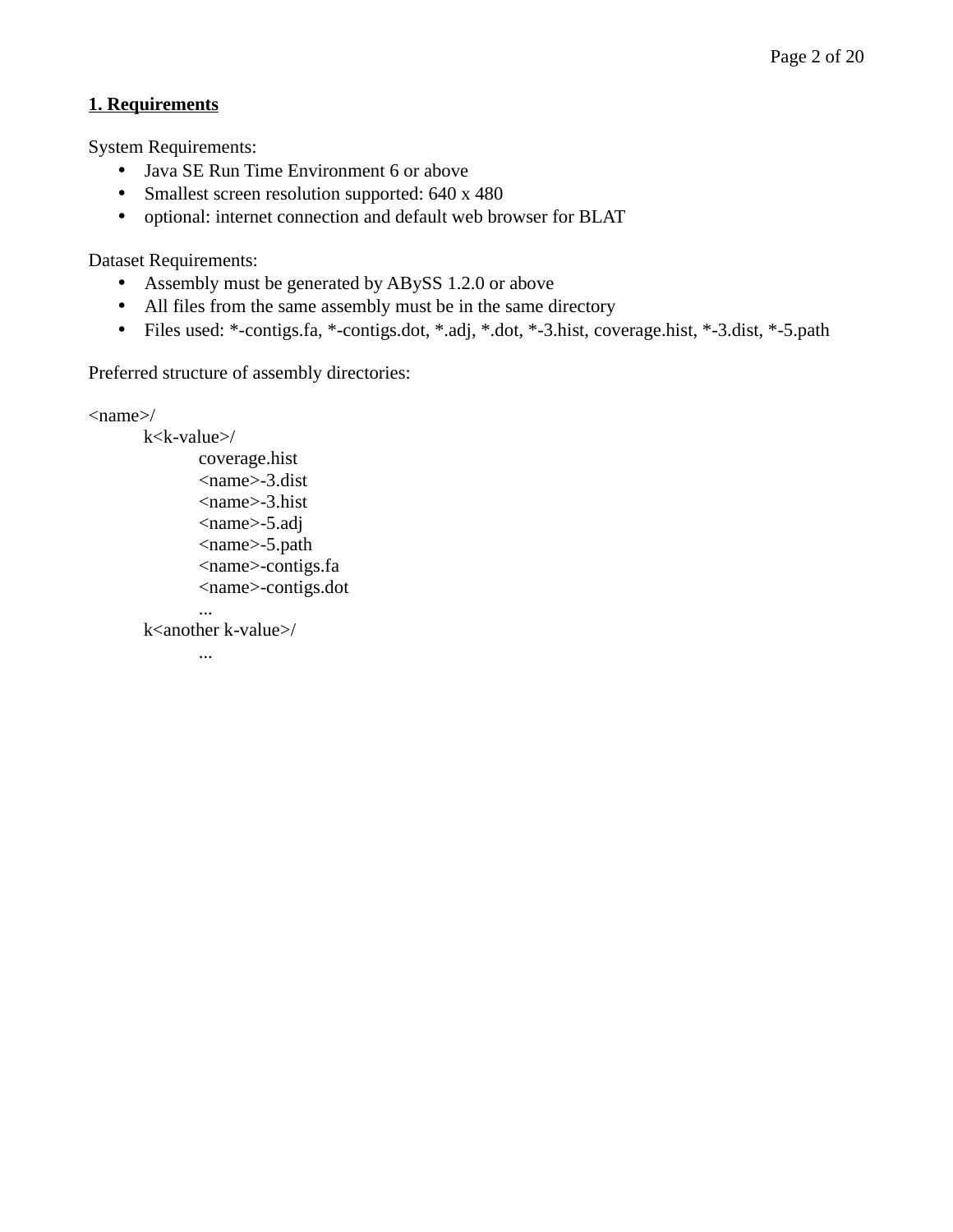#### **2. Running ABySS-Explorer**

The command for launching ABySS-Explorer is:

```
java -jar <PATH TO JAR> [argument]
```
where:

**<PATH\_TO\_JAR>** is the path to the ABySS-Explorer JAR file. Make sure the JAR file and the "lib" directory are in the same directory.

**[argument]** is optional and can be any one of the following: i) paths to one or more ABySS assembly directories or their parent directory ii) path to either an ADJ or a DOT file If no paths were specified, ABySS-Explorer would attempt to check whether the current directory is an ABySS assembly directory or a parent directory to one or more ABySS assembly directories. iii) **--help** display information for help and exit iv) **--version** output version information and exit

It is recommended that sufficient amount of heap space is requested when launching ABySS-Explorer. For example, to request 1024 MB of maximum heap space:

java -Xmx1024m -jar AbyssExplorer.jar

Please consult Java's documentation for more information on java commands: <http://java.sun.com/javase/6/docs/technotes/tools/windows/java.html>

Alternatively, ABySS-Explorer can be initially launched from the *Java Web Start link* on our website. If prompted about unverified digital signature, simply click "Run" to continue. ABySS-Explorer can then be launched from the icon created on the desktop.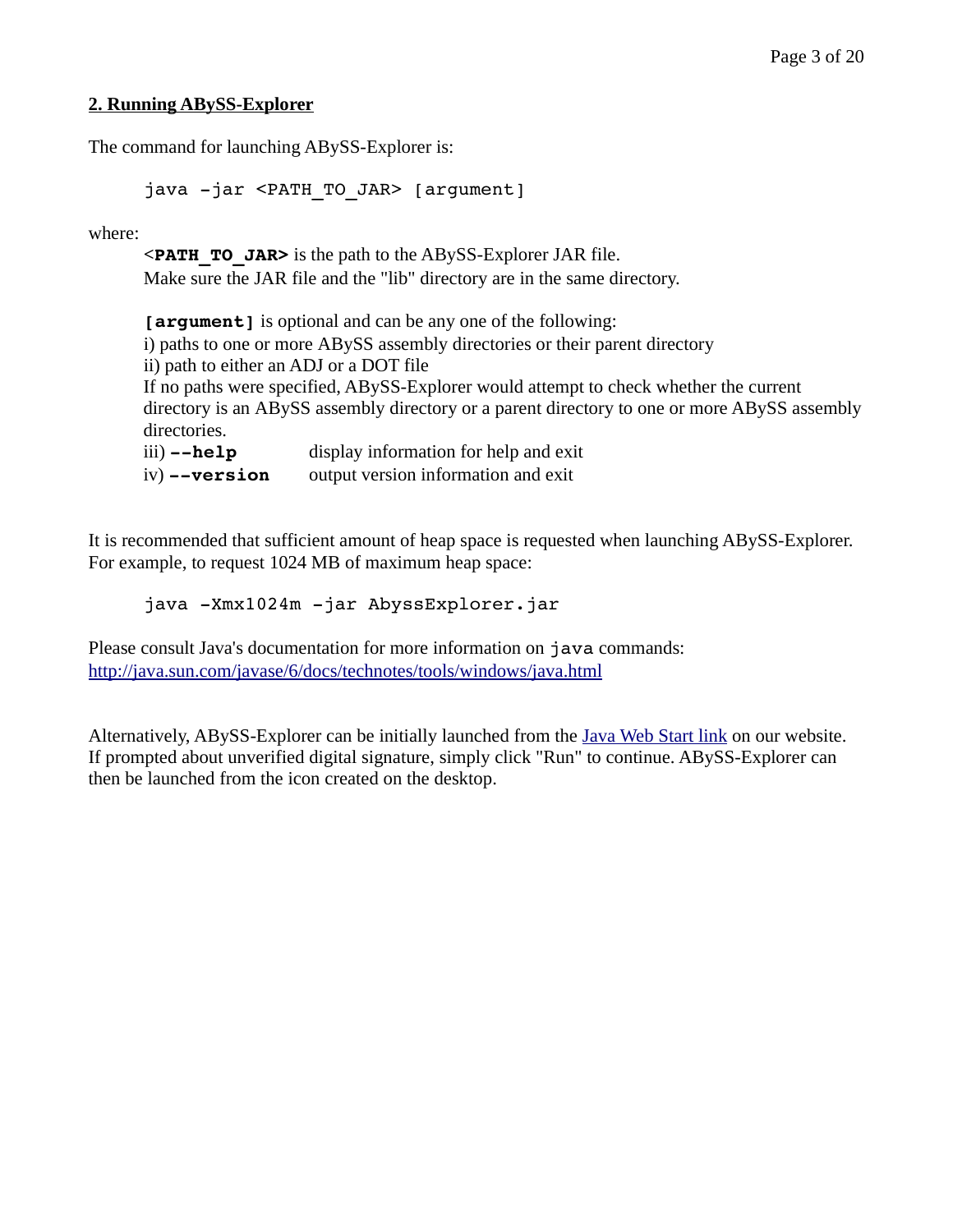#### <span id="page-3-0"></span>**3. User Interface and Usage**



The user interface is composed of seven components shown in Figure 1.

**Figure 1.** The user interface of ABySS-Explorer v1.3.0.

- A. [Importing Assemblies](#page-4-1)
- B. [Assemblies Panel](#page-4-0)
- C. [Settings Panel](#page-5-0)
- D. [Statistics View](#page-8-0)
- E. [Plots View](#page-9-0)
- F. [Navigator View](#page-11-0)
- G. [Search Box](#page-15-0)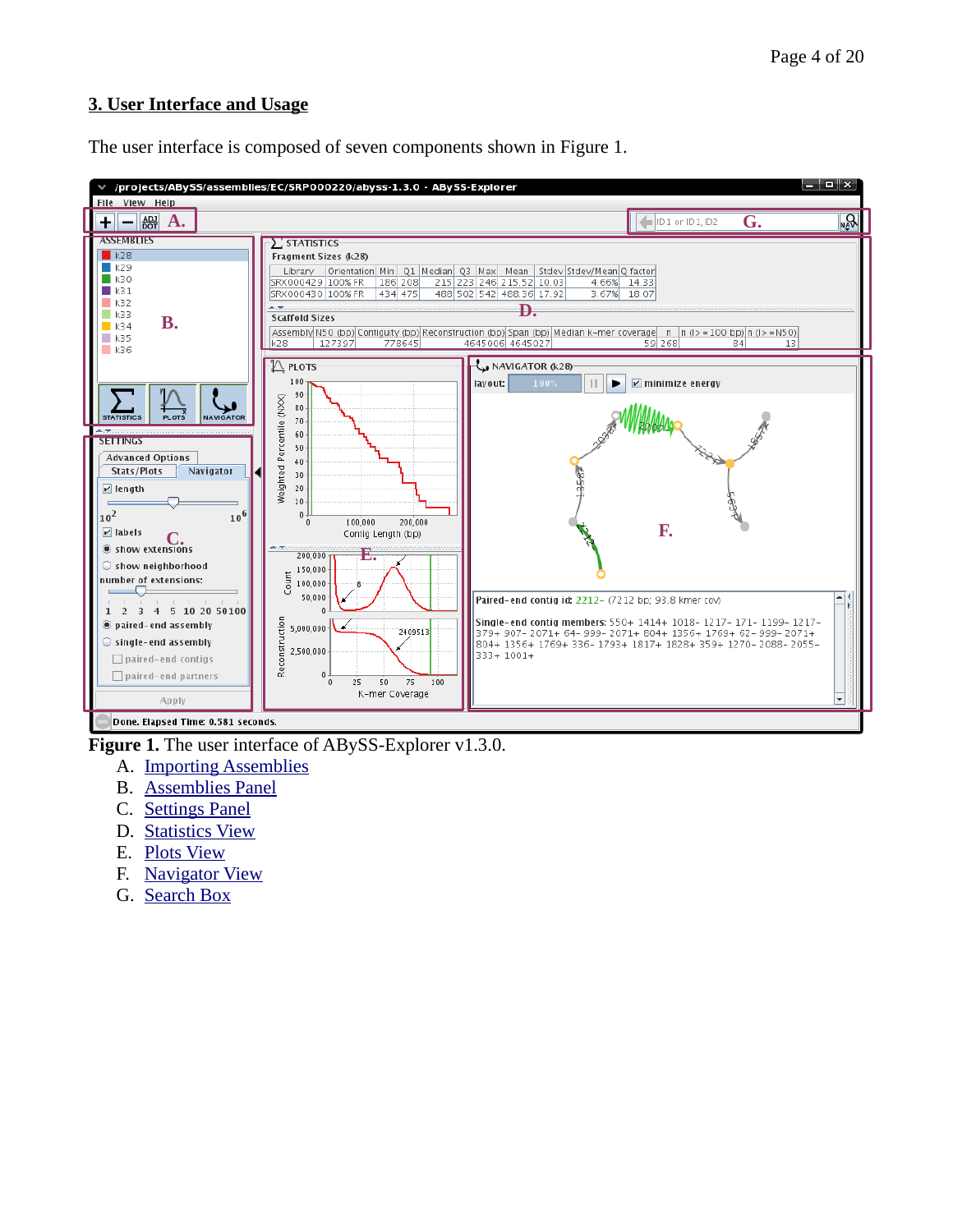#### **A. Importing Assemblies**

Assemblies can be imported in two ways using the buttons shown in Figure 2:

- <span id="page-4-1"></span>i. importing an ABySS assembly directory
- ii. importing an ADJ or DOT file



**Figure 2.** The buttons for importing assemblies. These commands are also available in the *File* menu.

The '+' button adds one or more ABySS assemblies to the *Assemblies* panel When the file chooser is launched, one or more ABySS assembly directories or their parent directories can be selected.

The '–' button removes one or more selected assemblies from the *Assemblies* panel

The 'ADJ/DOT' button loads one file, either an ADJ file or a DOT file. The ADJ files must reside in a directory whose name starts with 'k' followed by the value of k.

When an ABySS assembly directory is loaded, all three visualization views (*Statistics*, *Plots*, *Navigator*) can be launched. When either an ADJ file or DOT file is loaded, only the *Navigator* view is available.

#### **B. Assemblies Panel**



**Figure 3.** The *Assemblies* panel.

<span id="page-4-0"></span>The *Assemblies* panel (Figure 3) lists the ABySS assemblies loaded.

The colored squares denote the colors that will be used in the Plots view.

Multiple assemblies can be selected for *Statistics* view and *Plots* view, but *Navigator* view can only view one assembly at a time.

The views can be launched from the three toggle-buttons. When there are no changes in the selection of assemblies or in the settings (described in the next section), pressing these buttons would only toggle the visibility of the views. Otherwise, pressing the green buttons would apply any new settings and regenerate the views.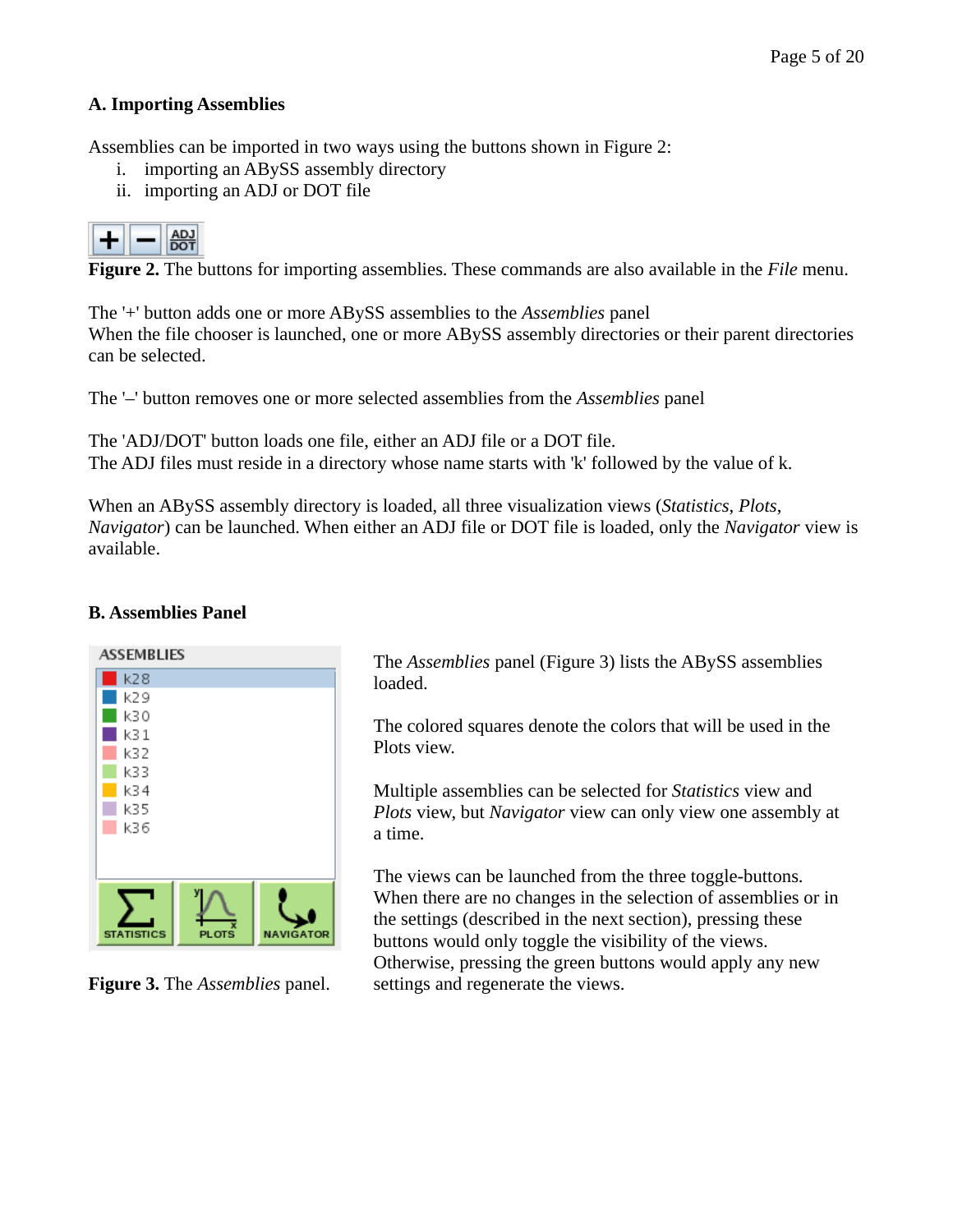#### <span id="page-5-0"></span>**C. Settings Panel**

The *Settings* panel consists of the settings for the three views. Changes in settings are only applied when the *Apply* button is pressed. The *Apply* button is available (green) when there are changes in settings.

#### **i) Stats/Plots:**

The *Stats/Plots* tab (Figure 4) has all the basic settings both the *Statistics* view and the *Plots* view.

| <b>SETTINGS</b>                           |
|-------------------------------------------|
| Advanced Options                          |
| <b>Stats/Plots</b><br>Navigator           |
| min. contig length (bp):                  |
| 200                                       |
|                                           |
| $\triangleright$ N50-plot & Coverage plot |
| N50-plot Y-axis unit:                     |
| percentile                                |
| N50-plot X-axis scale:                    |
| linear                                    |
|                                           |
| <b>▽ Fragment Size Distribution</b>       |
| select libraries $\blacktriangleright$    |
|                                           |
| Apply                                     |

**Figure 4.** The *Stats/Plots* tab of the *Settings* panel.

#### *min. contig length (bp)* **field**

sets the length (in base-pairs) of the smallest contig used to generate the statistics and plots

#### *N50-plot & Coverage plot* **check box**

shows the N50-plot and the k-mer coverage plot when the *Plots* button is pressed

#### *N50-plot Y-axis unit* **drop-down box**

sets the Y-axis unit for N50-plot as either *percentile* or *reconstruction*

#### *N50-plot X-axis scale* **drop-down box** sets the X-axis scale for N50-plot as either *linear* or *logarithmic*

#### *Fragment Size Distribution* **check box**

shows the *Fragment Size Distribution* plot when the *Plots* button is pressed

#### *select libraries* **button**

brings up a menu to select libraries for *Fragment Sizes* statistics and the *Fragment Size Distribution* plot. In general, this button is not used if the assembly was based on one library.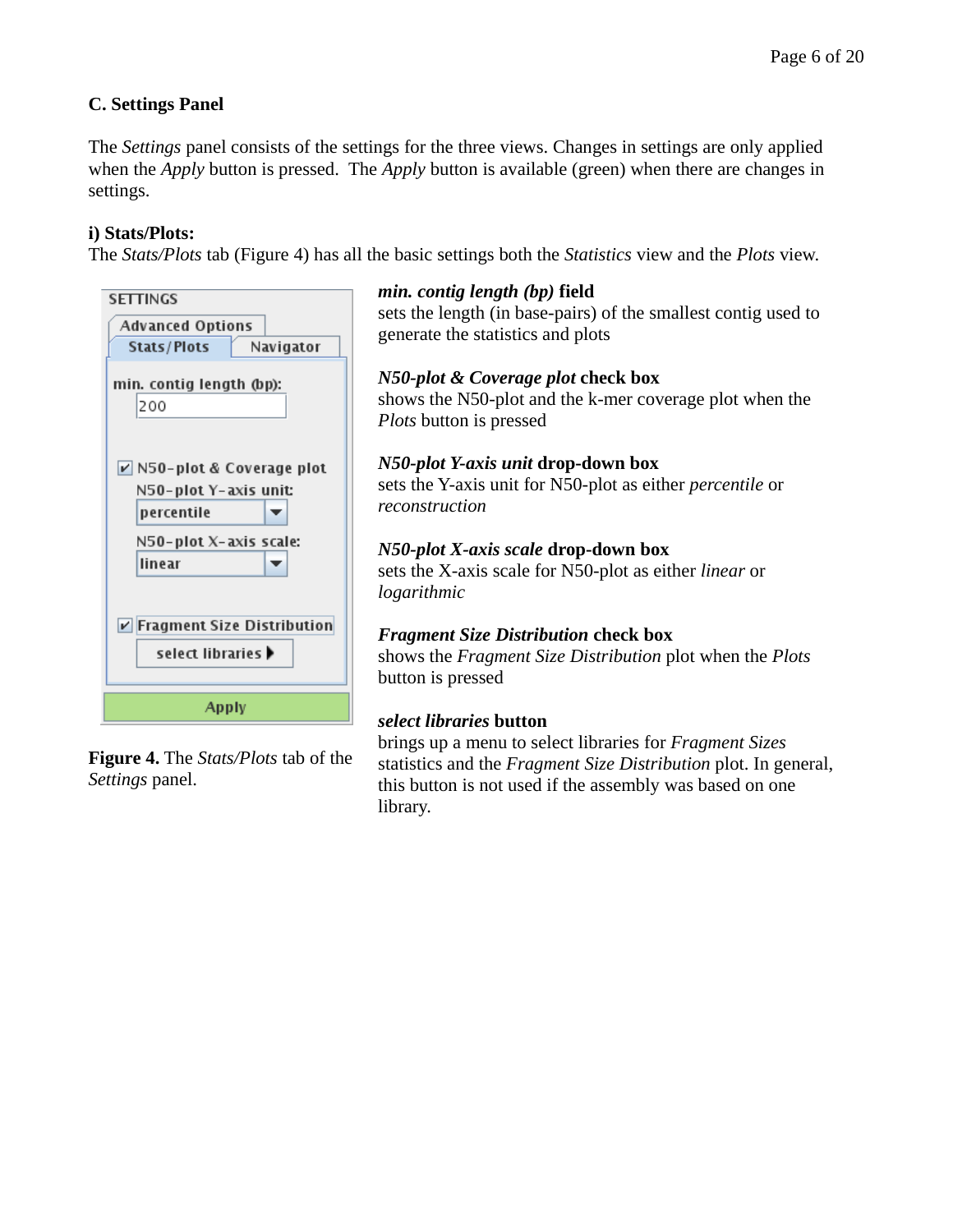#### **ii) Navigator:**

The *Navigator* tab (Figure 5) has all the settings for *Navigator* view.





## *length* **check-box**

enables rendering of length of contigs as a wave packet

#### *length* **slider**

sets the length represented as half-period of the wave packet; available when length check-box is checked

## *show extensions* **radio button**

constructs a neighborhood such that only extensions to the seed contig are shown; edges shown are limited to the number of extensions

#### *show neighborhood* **radio button**

constructs a neighborhood such that all neighbor edges are shown; edges shown are limited to the size of neighborhood

## *size of neighborhood/number of extensions* **slider**

sets the size of the neighborhood of the seed contig

## *labels* **check box**

shows the identifier labels of the contigs

# *paired-end assembly* **radio button**

displays the graph of the paired-end assembly

#### *single-end assembly* **radio button**

displays the graph of the single-end assembly

## *paired-end contigs* **check-box**

highlights the single-end contigs that make up a paired-end contig; available when the single-end assembly radio button is selected

## *paired-end partners* **check-box**

highlights the paired-end partners; available when the singleend assembly radio button is selected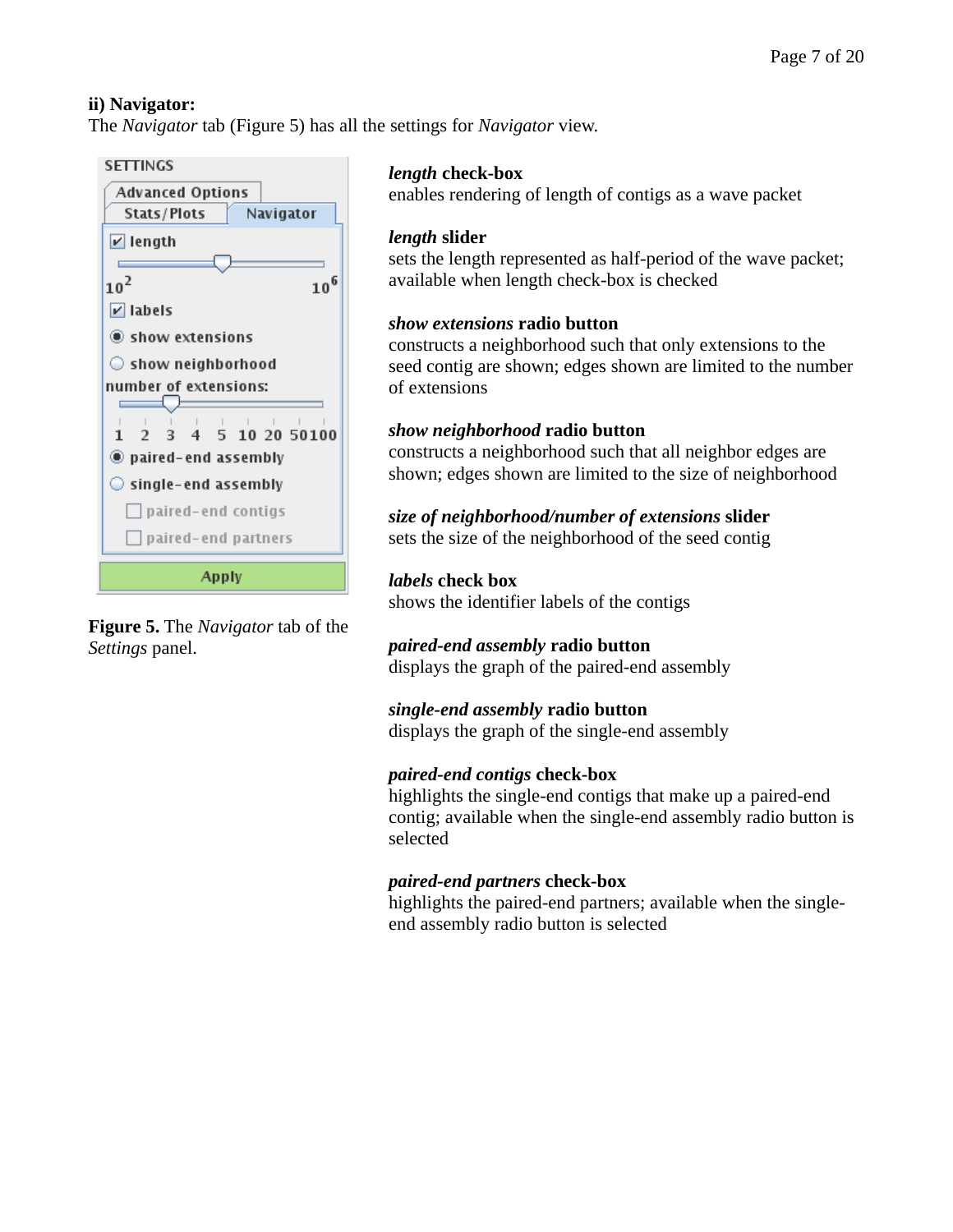#### **iii) Advanced Options:**

Th *Advanced* Options tab (Figure 6) has the advanced settings for the *Statistics* view and the *Plots* view.

| <b>SETTINGS</b>         |           |
|-------------------------|-----------|
| <b>Advanced Options</b> |           |
| Stats/Plots             | Navigator |
| file to compare:        |           |
| SRP000220-contigs.fa    |           |
| unit of length:         |           |
| bp                      |           |
|                         |           |
|                         |           |
|                         |           |
|                         |           |
|                         |           |
|                         |           |
|                         |           |
|                         |           |
|                         |           |
|                         |           |
| Apply                   |           |

**Figure 6.** The *Advanced Options* tab of the *Settings* panel.

## *file to compare* **drop-down box**

sets the file for *Scaffold*/*Contig Sizes* statistics and *N50-plot*

This drop-down box lists the names of all \*.fa and \*.adj files in the assembly directories added.

However, there are special cases where the file selected is ignored for N50-plot. When the *single-end assembly* radiobutton from *Navigator* settings is selected, either \*-5.adj or \*- 5.fa (instead of \*-contigs.fa) would be used to generate the N50-plot. When the *paired-end assembly* radio-button is selected, \*-contigs.fa would be used to generate the N50-plot. Note that \*-contigs.fa contains the paired-end assembly whereas \*-5.fa and \*-5.adj contain the single-end assembly.

#### *unit of length* **drop-down box**

sets the unit of length for contigs in *Scaffold/Contig Sizes* statistics and N50-plot as one of:

bp: number of base-pairs k-mer: number of k-mers (available to \*.fa files only) nol-bp: number of non-overlapping base-pairs (available to \*.adj files only)

When the *Navigator* view is active, the unit of length will always be *bp* for N50-plot.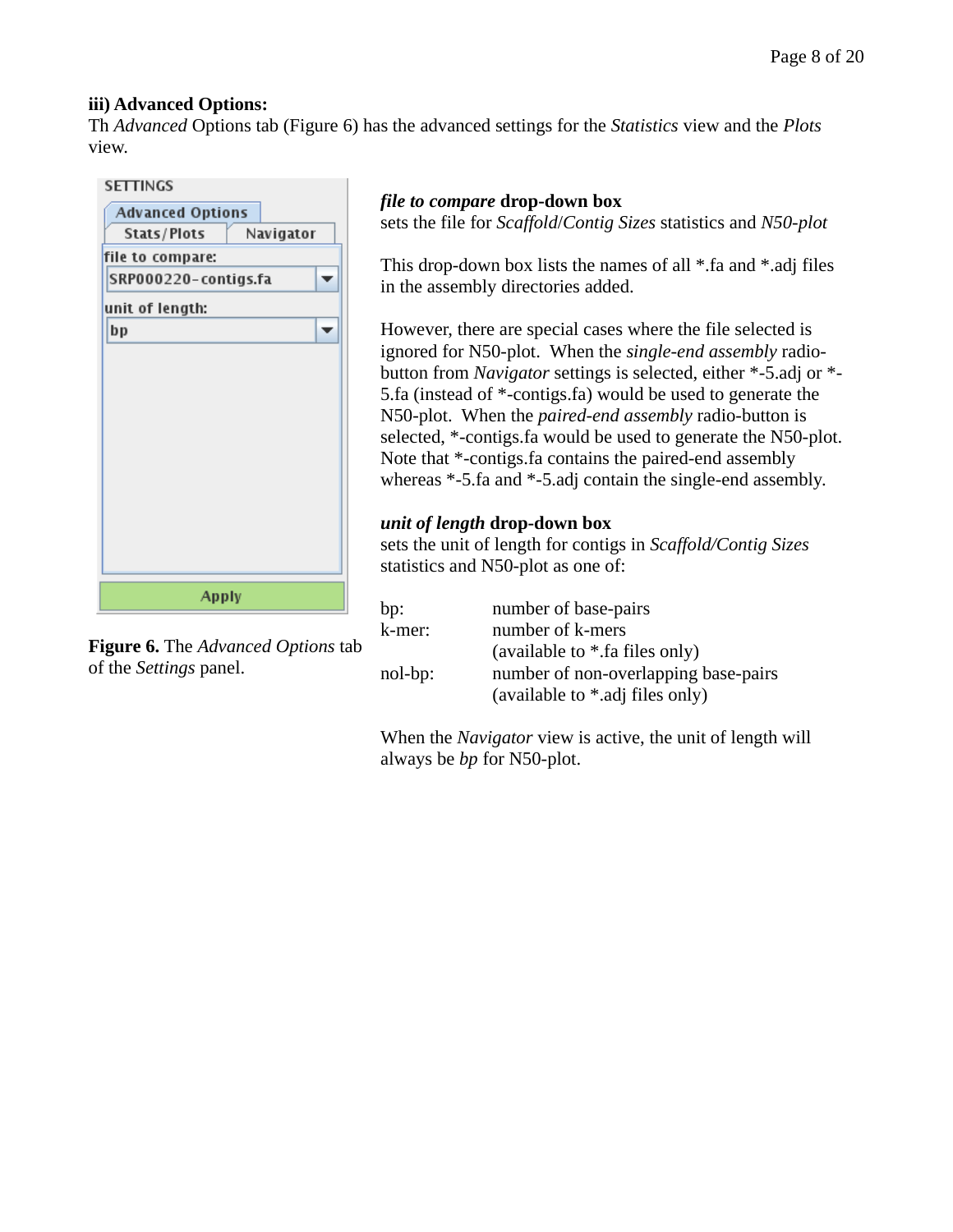## <span id="page-8-0"></span>**D. Statistics View**

| $-\sum$ statistics-   |             |  |     |         |           |    |         |                          |  |                                                                                       |        |        |                                |    |  |
|-----------------------|-------------|--|-----|---------|-----------|----|---------|--------------------------|--|---------------------------------------------------------------------------------------|--------|--------|--------------------------------|----|--|
| Fragment Sizes (k28)  |             |  |     |         |           |    |         |                          |  |                                                                                       |        |        |                                |    |  |
| Librarv               | Orientation |  | Min | 01      | l Medianl | 03 | l Max   | Mean                     |  | Stdev Stdev/Mean Q factor                                                             |        |        |                                |    |  |
| ISRX000429   100% FR  |             |  |     | 186 208 |           |    |         | 215 223 246 215 52 10.03 |  | 4.66%                                                                                 | 14.331 |        |                                |    |  |
| SRX000430   100% FR   |             |  |     | 434 475 |           |    |         | 488 502 542 488.36 17.92 |  | 3.67%                                                                                 | 18.07  |        |                                |    |  |
|                       |             |  |     |         |           |    |         |                          |  |                                                                                       |        |        |                                |    |  |
| <b>Scaffold Sizes</b> |             |  |     |         |           |    |         |                          |  |                                                                                       |        |        |                                |    |  |
|                       |             |  |     |         |           |    |         |                          |  | Assembly N50 (bp) Contiguity (bp) Reconstruction (bp) Span (bp) Median k-mer coverage |        |        | $n (3 = 100$ bp) $n (3 = N50)$ |    |  |
| lk28                  | 127397      |  |     | 778645  |           |    |         | 4645006 4645027          |  |                                                                                       |        | 59 268 | 84                             | 13 |  |
| lk29                  | 119060      |  |     | 774386  |           |    |         | 4647979 4648002          |  |                                                                                       |        | 52 251 | 82                             | 14 |  |
| lk30                  | 119293      |  |     | 773560  |           |    | 4640097 | 4640103                  |  |                                                                                       |        | 45 243 | 83                             | 13 |  |

#### **Figure 7.** The *Statistics* view.

The tables in *Statistics* view (Figure 7) can be sorted by column. Clicking the column header would sort the table. In addition, a table can be copied to the clipboard via the right-click menu.

#### **i) Fragments Sizes**

*file required*: \*-3.hist

If multiple assemblies are selected in the *Assemblies* panel, only the *Fragment Sizes* statistics from the assembly with the highest contiguity is displayed. The statistics is calculated based on outliers-trimmed data. Outliers are outside the range:

 $[Q1 - 1.5*(Q3 - Q1), Q3 + 1.5*(Q3 - Q1)]$ 

where Q1 and Q3 are the 1st and 3rd quartiles in the raw data, respectively. Note that the Q1 and Q3 displayed are calculated after removing outliers.

If over 1% of the fragment sizes are negative, separate statistics are calculated for the positive and the negative fragment sizes. Outliers are also trimmed separately. The fragment size is calculated as the position of the reverse read minus the position of the forward read, which is positive for pairs oriented forward-reverse and negative for pairs oriented reverse-forward.

Double-clicking a row displays the fragment size distribution of the corresponding library in a tab within the *Plots* view.

#### **ii) Scaffold/Contig Sizes Statistics**

*file required*: \*.fa or \*.adj

The file used can be selected from the *file to compare* drop-down box from the *Advanced Options* tab in the *Settings* panel.

The largest values in the *Reconstruction*, *N50*, *Contiguity* columns have a pinkish red colour.

The *Span* column is hidden when the assembly contains no gaps of Ns. In this case, the table is called *Contig Sizes* instead of *Scaffold Sizes*.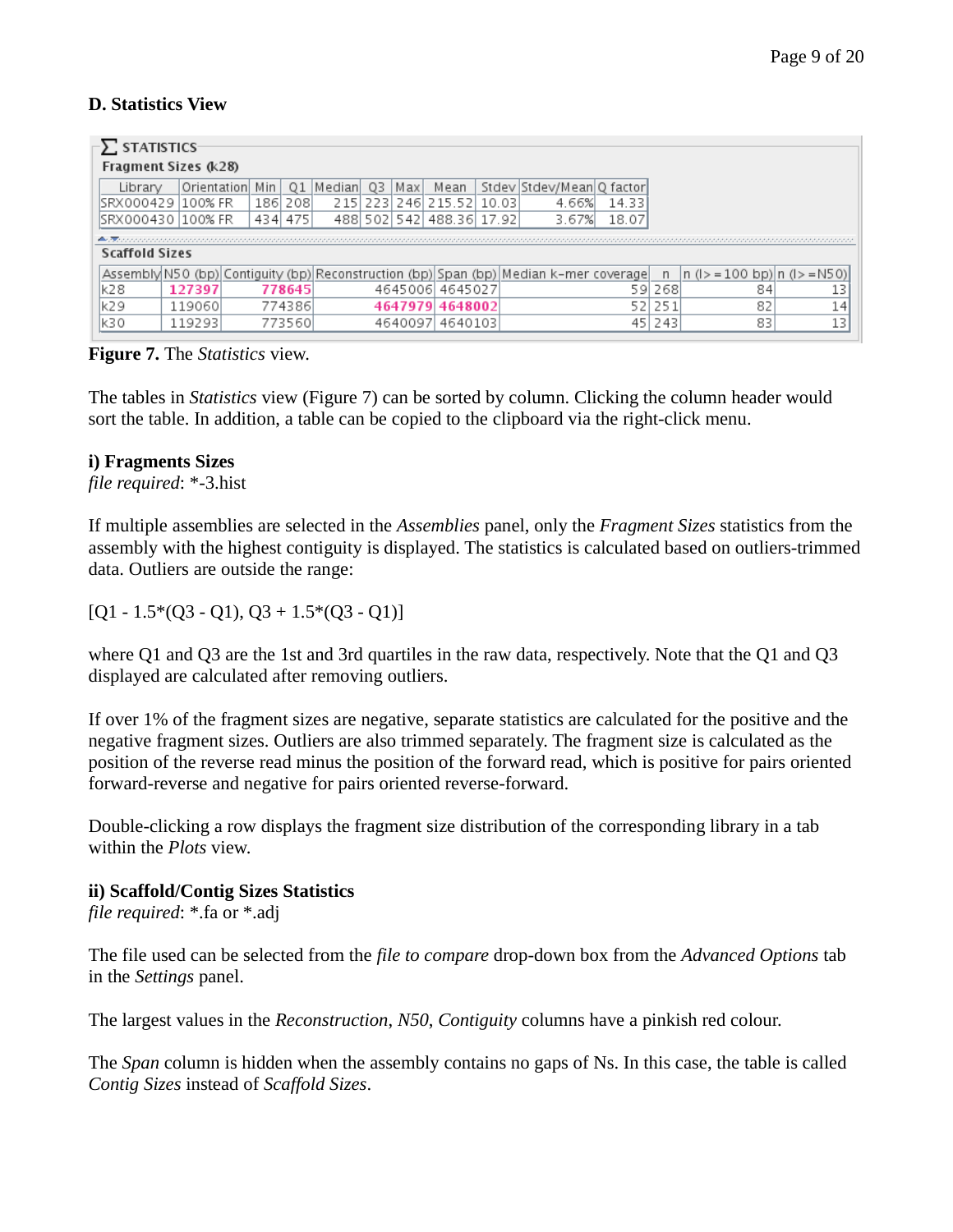## <span id="page-9-0"></span>**E. Plots View**

N50-plot and k-mer coverage plot are displayed together under the same tab. They are vertically stacked when the *Navigator* view is shown, but they are placed side by side when the *Navigator* view is hidden. Fragment size distribution are displayed in separate tabs. Tabs for N50-plot/coverage plot and fragment size distribution can be shown/hidden by checking/unchecking the check-boxes in Stats/Plot Settings. Please see the "Settings" section for more details.

In any plot, the user can drag to pan and roll the mouse-wheel to zoom. The user can right-click to bring up the context menu for advanced settings from JFreeChart.

Plot-specific hot keys are available when the cursor is directly above the plots:

- A: (for "auto-range") auto-range on both axes to show all data points on the plot
- P: (for "previous") toggles between the current and previous zoom
- L: (for "legend") toggles between showing and hiding the legend of the plot
- S: (for "special"; available to k-mer coverage plots only) zoom to the region of the coverage threshold and median k-mer coverage

**i) N50-plot** (see Figure 8) *file required*: \*.fa or \*.adj

The file used can be selected from the *file to compare* drop-down list from the *Advanced Options* tab in the *Settings* panel. When the *Navigator* view is active, \*-contigs.fa is used for paired-end assemblies and \*-5.adj is used for single-end assemblies.

This plot provides a quick way to visualize all Nxx (eg. N50, N80, etc.) of a single assemblies. It also allows comparison of one or more assemblies throughout the different Nxx.

The contigs are arranged in descending order, such that the largest contig (N0) is at the lower right corner while the smallest contig (N100) is at the top left corner.

#### **ii) K-mer Coverage Plot** (see Figure 8)

*file required:* coverage.hist

The k-mer coverage plot consists of two subplots sharing a common *K-mer Coverage* axis.

The upper plot is a plot of the histogram in coverage.hist (ie. Count vs. K-mer Coverage). The annotations in the upper plot display ABySS's threshold coverage (near the local minimum) and median coverage (near the local maximum).

In the lower plot, the value for *Reconstruction* is the integral of the upper plot to the right of each *Kmer Coverage* value. The annotations in the lower plot display the reconstruction at ABySS's threshold coverage and median coverage.

#### **iii) Fragment Sizes Distribution** (see Figure 9)

*file required:* \*-3.hist

The fragment size distribution is a plot of the histogram in \*-3.hist (ie. Count vs. Fragment Size). The median is marked with an orange vertical line and the inter-quartile range is shaded in blue.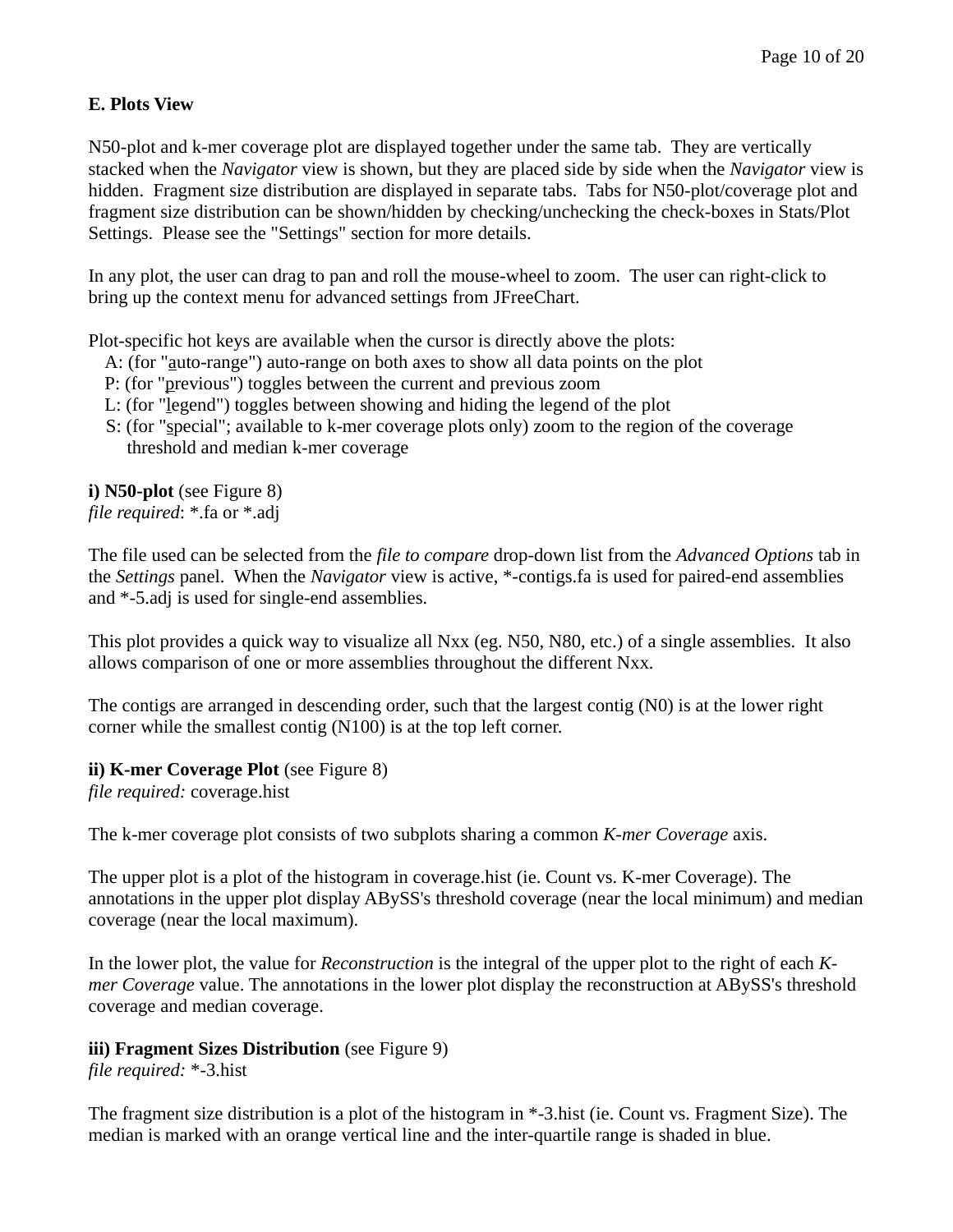

**Figure 8.** An N50-plot and a k-mer coverage plot in the Plots view.



**Figure 9.** A fragment size distribution in the Plots view.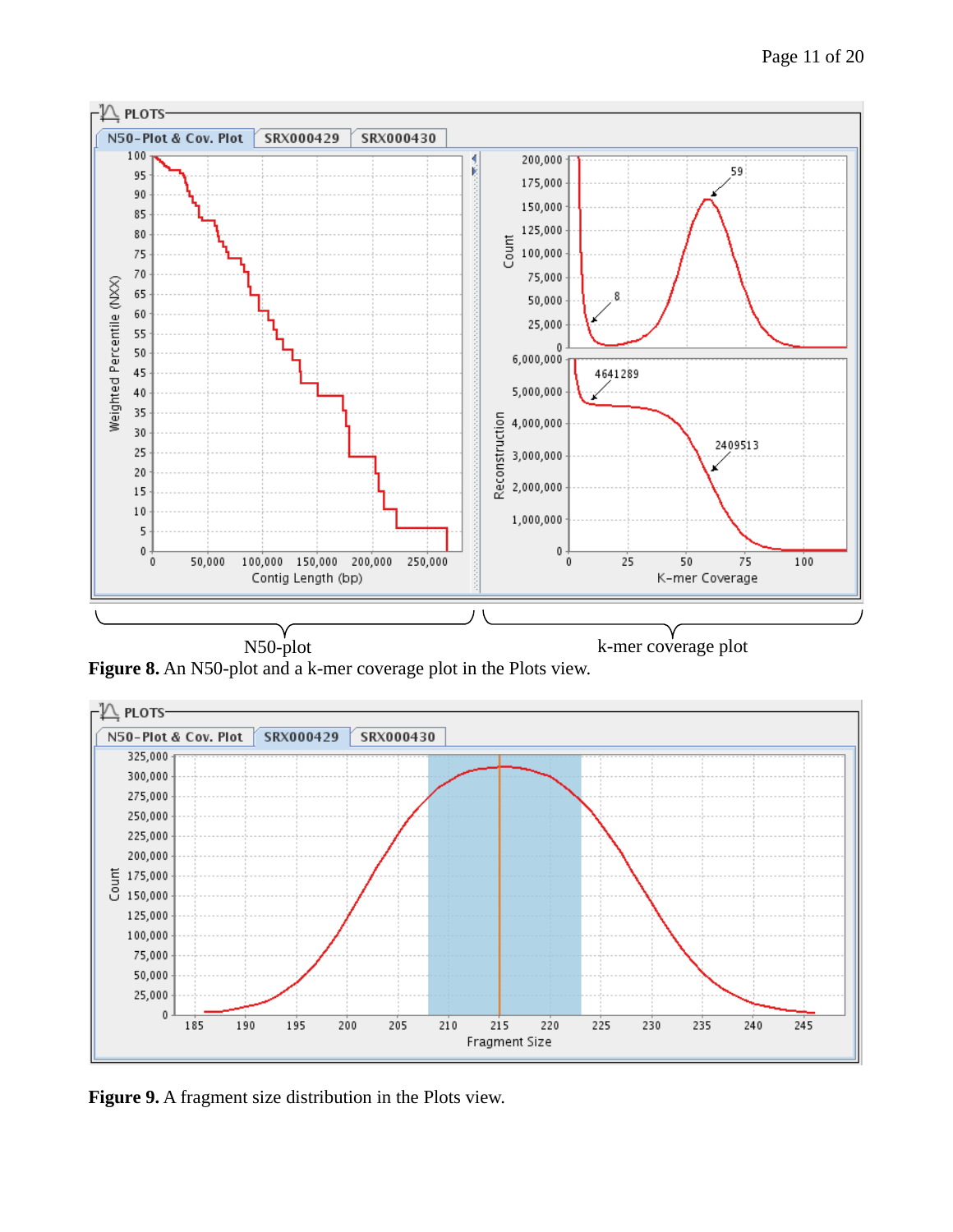#### <span id="page-11-0"></span>**F. Navigator View**

*files required for paired-end assembly mode:* \*-contigs.dot, \*-5.path *files required for single-end assembly mode:* \*-5.adj, \*-5.path, \*-3.dist

The Navigator view (Figure 10) displays the graph of an assembly. In general, edges represent contigs and vertices represent the overlap between contigs.



**Figure 10.** The Navigator view in single-end assembly mode.

- i. *layout progress bar*: shows the progress of the layout of the graph
- ii. *pause button*: pauses the layout and displays the current state of the graph
- iii. *resume button*: resumes the layout
- iv. *minimize energy check-box*: layout stops when the energy of the graph is minimized or 2000 iterations has run; otherwise, the edges and vertices are not spaced out
- v. *paired-end contigs drop-down box*: shows the selected contig's corresponding paired-end contig(s) (for single-end assembly mode only)
- vi. *paired-end partners table*: lists the inbound and outbound paired-end partners of the selected contig and their distance estimates (for single-end assembly mode only)
- vii. *information pane*: displays information about the selected contig or vertex

viii. *visualization viewer*: displays the graph and allows user interactions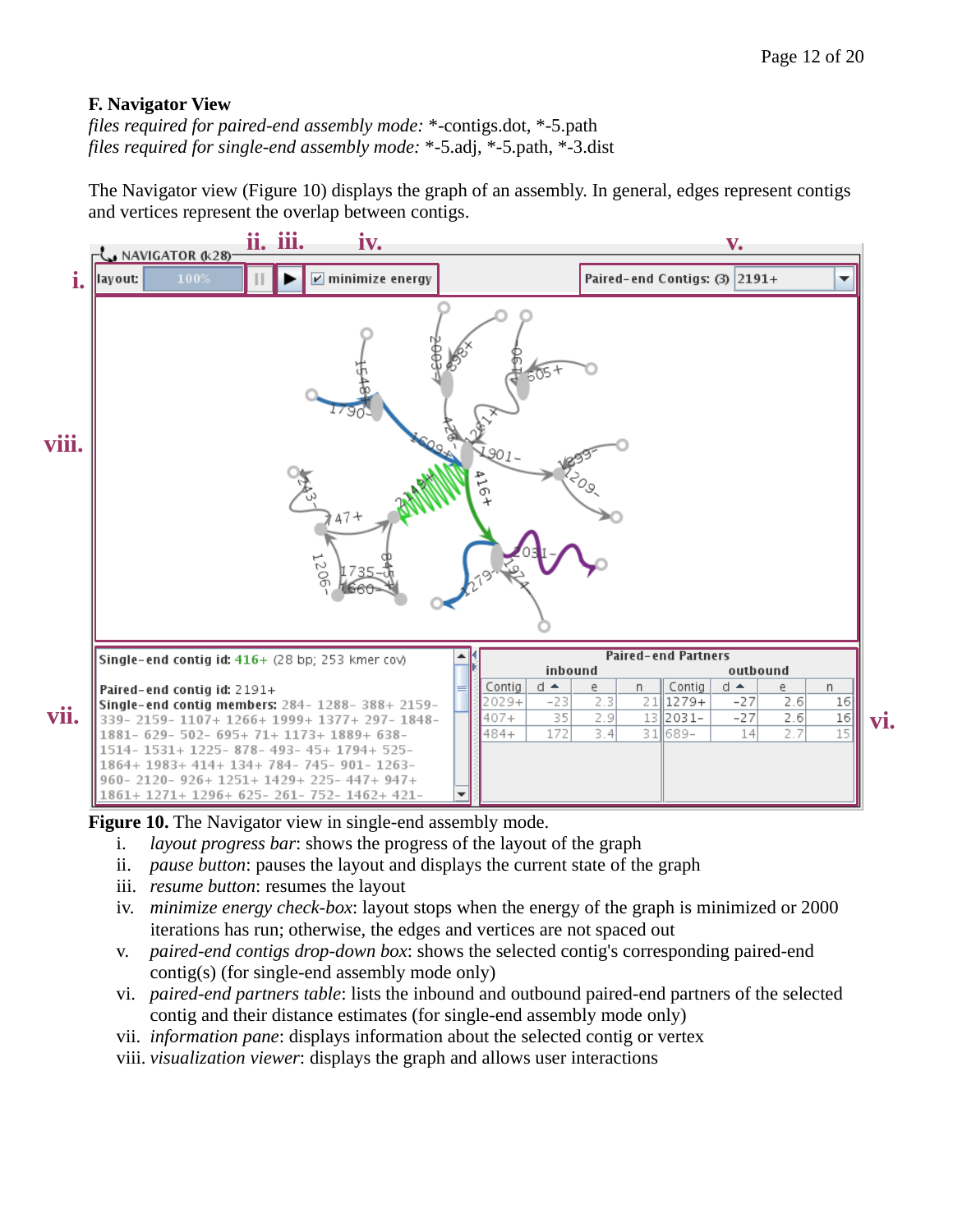There are three basic transformation operations on the graph within the *visualization viewer*:

- pan: drag the background with mouse
- zoom: roll the mouse-wheel
- rotate: drag the background with mouse while holding the "Ctrl" key

The right-click pop-up menu within the *visualization viewer* has several options:

- *Refocus on this contig* (available if clicked on an edge): performs a Navigator search on the contig
- *Show nucleotide sequence* (available if clicked on an edge)*:* performs a sequence search on the contig
- *Screen capture*: saves a snapshot of the graph
- *Center graph*: moves the graph to the center to the *visualization viewer*

Selected vertices can be moved by dragging with mouse. Multiple vertices can be selected by creating a selection rectangle while holding the "Shift" key.



**Figure 11.** Vertex shapes and colours. Default colour: iv, v Default shape: ii, iii, iv Selected: iii Collapsed: i, v, vi

All incident edges shown: i, ii, iii, iv One or more incident edges not shown: v, vi Inferred overlap: ii, vi Large overlap: i

All vertices have two poles and are displayed as an oval by default. If all incident edges displayed connect to the same pole, then the two poles of the vertex would be collapsed together, in which the vertex becomes a circle.

Vertices are gray and filled by default. They are dark gray when selected. They are unfilled when one or more incident edges are not shown. Double-clicking an unfilled vertex would center the graph on one of the edges that are not shown. The *Navigator* options *show extensions*, *size of neighbourhood*, and *number of extensions* can limit the number of edges displayed.

A vertex is said to have an "inferred overlap" if the overlap between some incident contigs is not found. In this case, the vertex is yellow.

A vertex is said to have an "large overlap" when:

- the overlap is larger (more negative) than the threshold distance and
- the overlap is larger than half the length of the longer contig of the overlap.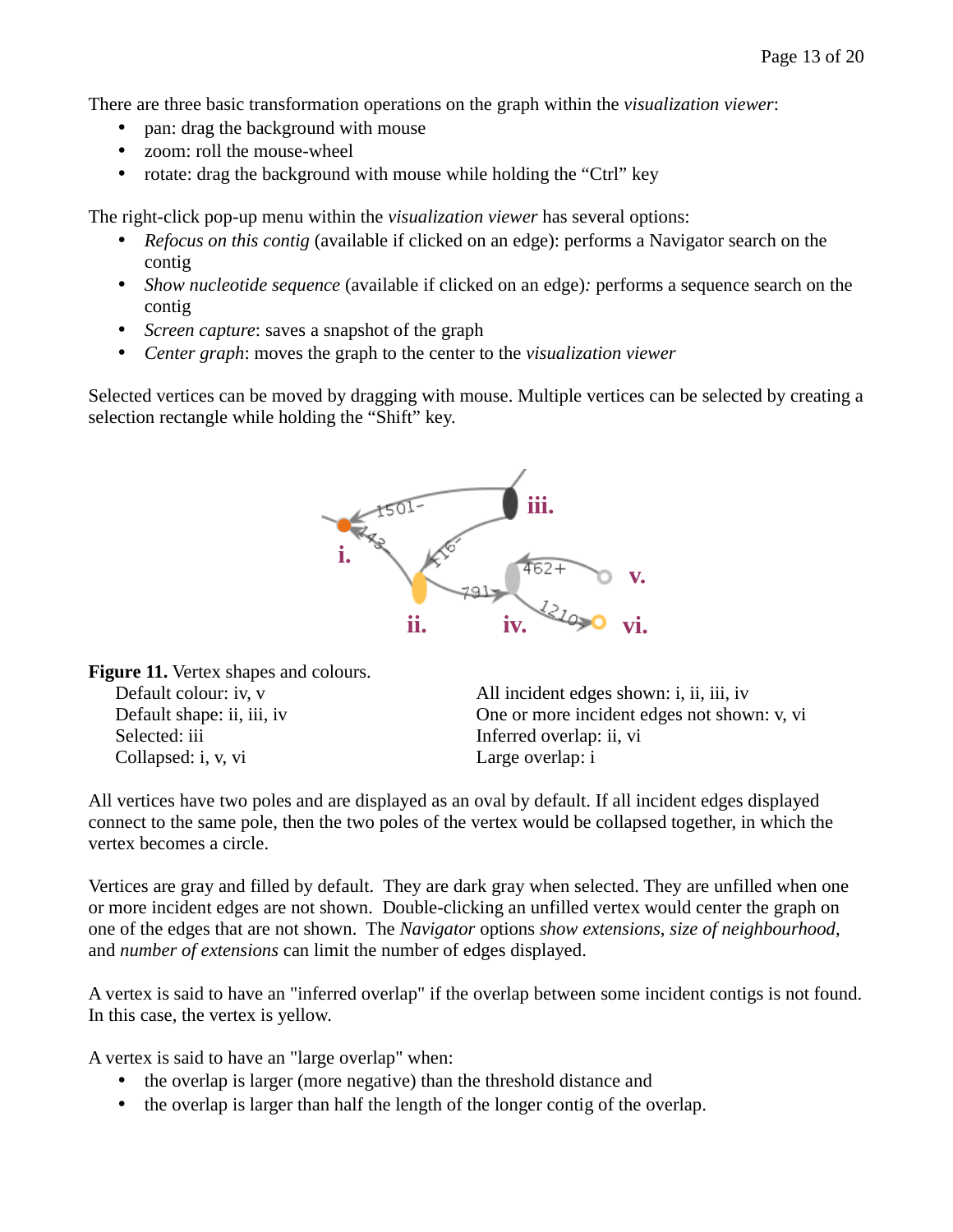The threshold overlap is calculated as: Q1-3\*(Q3 - Q1), where Q1 and Q3 are the 1st and 3rd quartile of the overlap in the assembly. In this case, the vertex is orange.

Edges are gray by default. The seed edge of a neighbourhood is light green. A selected edge is green and is thicker than a regular edge. See Figure 12.

The inbound and outbound contigs with paired-end read support to the currently selected contig are coloured light and dark purple, respectively. See Figure 13.

Single-end contigs that are members of a paired-end contig are coloured blue. A blue gradient indicates the directionality of the paired-end contig, with light blue at the 5' end and dark blue at the 3' end. See Figure 14.

A click on an edge selects the edge. Double-clicking an edge displays its reverse-complement (ie. from '+' to '-' and vice versa). If the Plots view is also active, a cursor (green vertical line) would be drawn for contig length and k-mer coverage. See Figure 15.

1577+

**Figure 12.** Edge colours. Default: 1577+ Selected: 1932- Seed: 1380-



| <b>Paired-end Partners</b> |     |         |     |          |             |         |  |  |  |
|----------------------------|-----|---------|-----|----------|-------------|---------|--|--|--|
|                            |     | inbound |     | outbound |             |         |  |  |  |
| Contig                     | -44 | P       |     | Contig   | ∼           | P       |  |  |  |
|                            | - 1 |         | 235 | $1053+$  | -31         | З.<br>4 |  |  |  |
|                            |     |         |     |          | $-18^\circ$ | PV      |  |  |  |

**Figure 13.** Graph showing the inbound and outbound partners of a selected contig.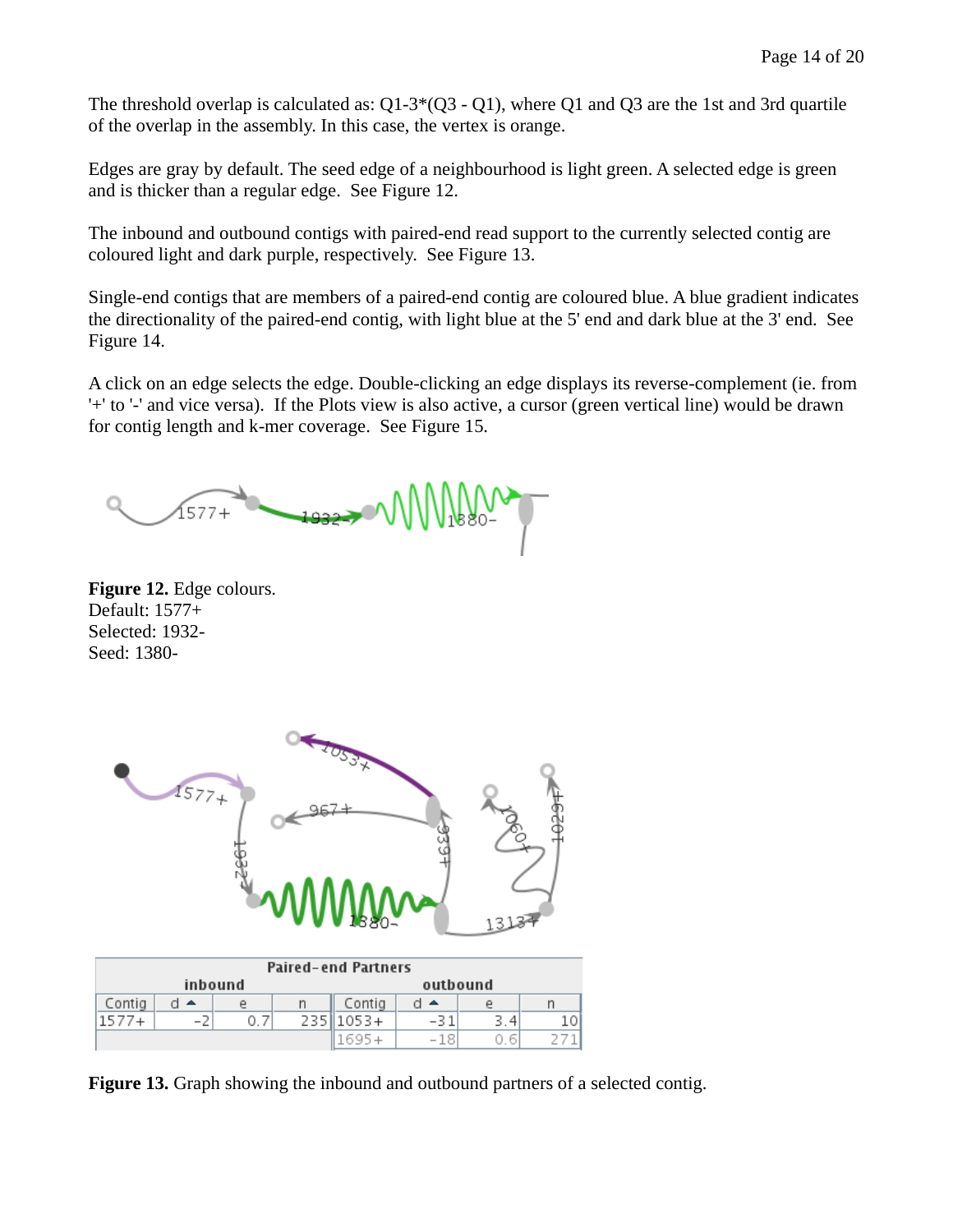

**Figure 14.** Graph showing single-end members of a paired-end contig 2858+. Contig 2534+ is selected and is a member of the paired-end contig. The light blue path 927-,729- are members of the paired-end contig and are 5' to 2534+. The dark blue path 40-, 753+ are also members of the paired-end contig but 3' to 2534+. Other members (grey contig ids in the *information pane*) are not shown.



**Figure 15.** *Plot* view and *Navigator* view.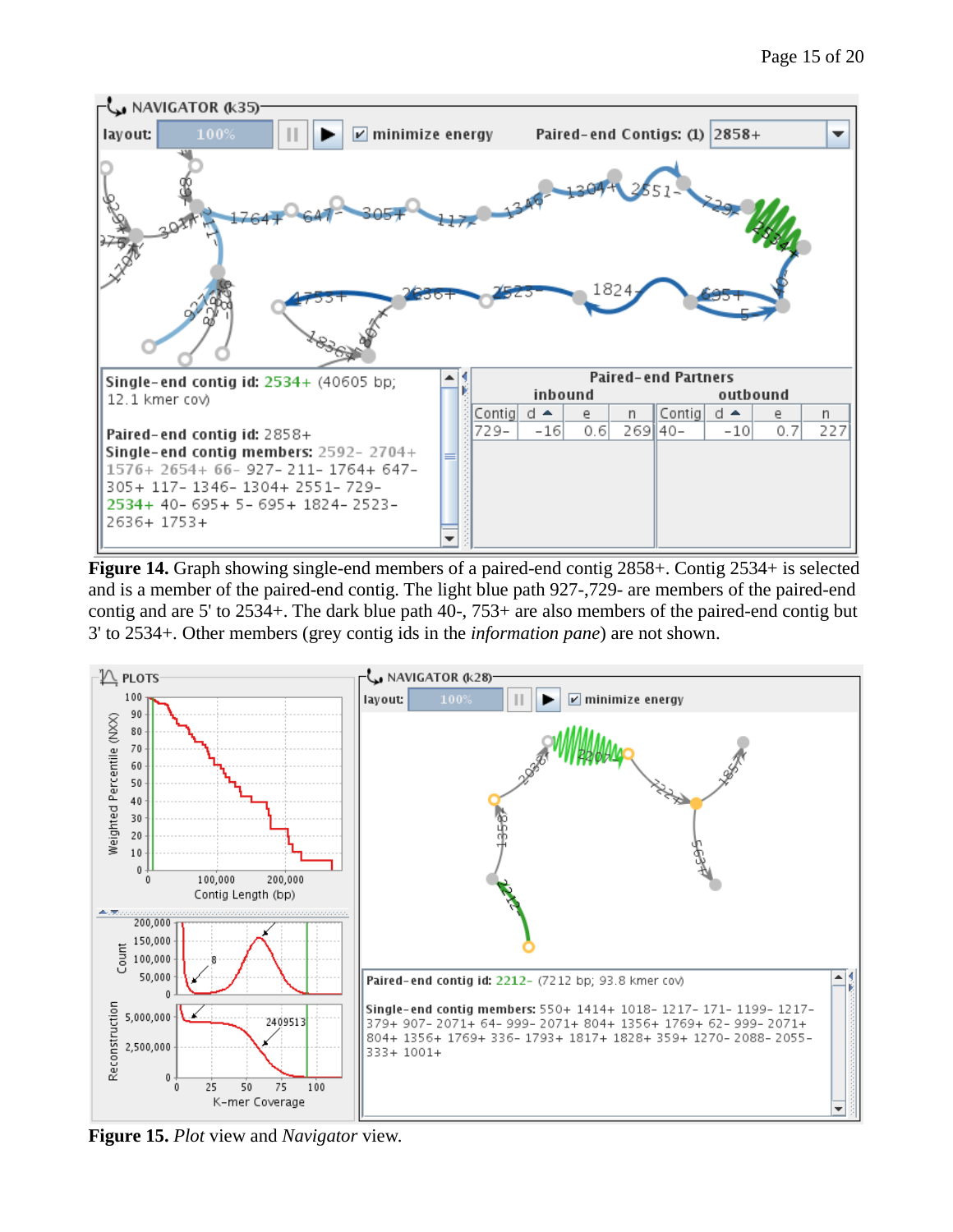## <span id="page-15-0"></span>**G. Search Box**

There are two modes of contig search (Figure 15). Modes of search can be switched by clicking and holding over the search mode button. A click on the button performs a search.





**Figure 15.** Modes of search and the corresponding format of query.

## **i) Sequence Search:**

This search finds the nucleotide sequences of the query contigs in the \*-contigs.fa *format of query*: **<A>/<F>:<C>**

 $\langle A \rangle$  = name of the assembly as displayed in the Assemblies panel This field is not necessary if an assembly is selected or a DOT/ADJ file is loaded.

 $\langle \mathbf{F} \rangle$  = file name This field is not necessary unless the file of interest is not \*-contigs.fa.

**<C>** = one contig id or a comma/space-separated list of contig ids This field is always required.

The sequences found are displayed in another window. The user can perform a web-BLAT search on the sequences found. Please note that there are restrictions on the usage of web-BLAT.

*Example queries*: 123 k32:123 k32/ecoli-4.fa:123

#### **ii) Navigator Search:**

Navigator search applies the settings when the *Apply* button is enabled (green).

*query*: one contig id (ie.  $100+$ ) This search displays the neighbourhood of the query contig in the *Navigator* view.

*query*: two contig ids separated by a comma (ie. 100+,105+) This search displays contigs that form the shortest path between the two contigs of interest in the Navigator. The path found ignores the direction of edges and so may not be a valid sequence path.

If the query has more than two contig ids (either separated by spaces or commas), a sequence search is performed instead.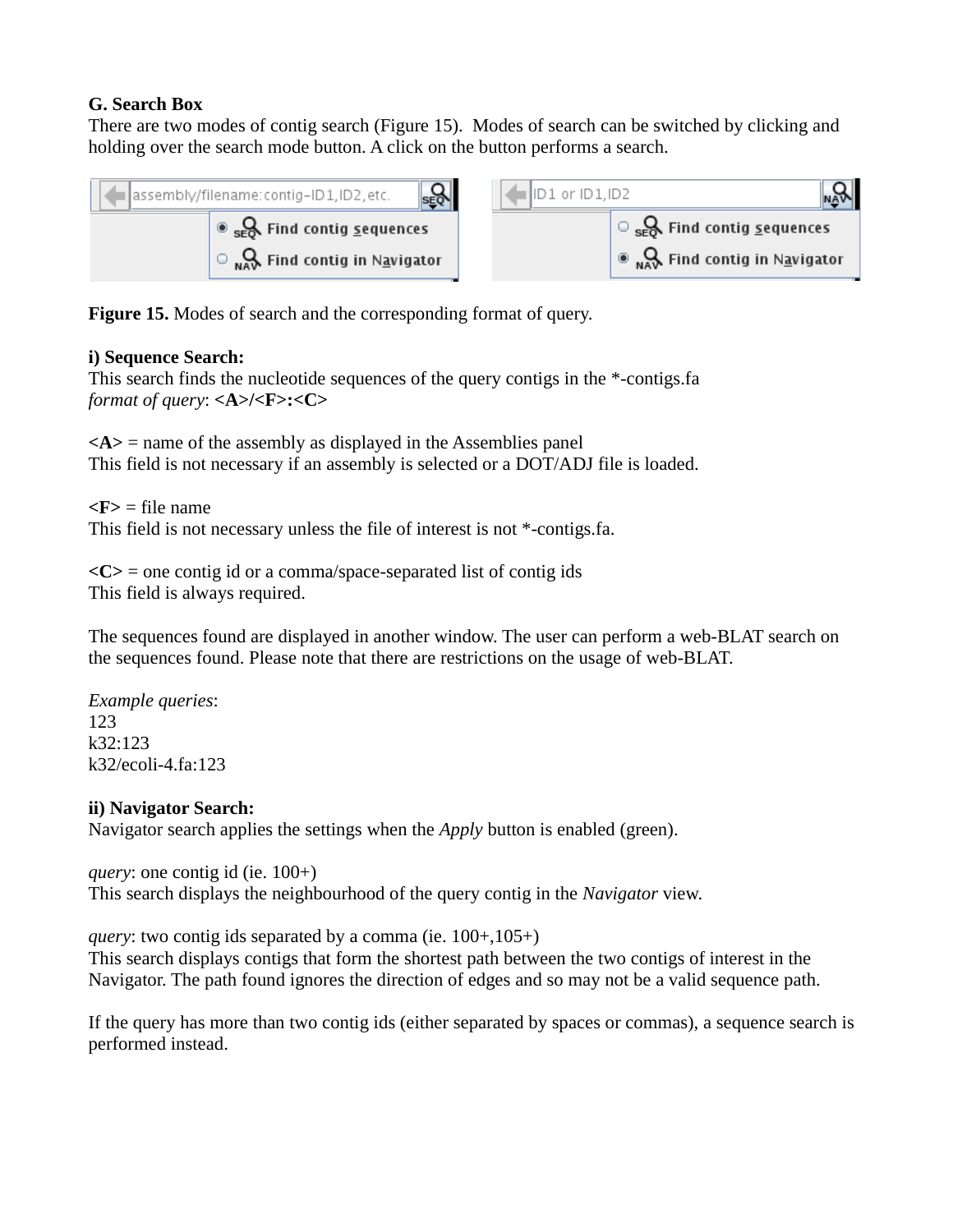#### **H. Miscellaneous Features**

- <span id="page-16-0"></span>i) Double-clicking a view title maximizes the corresponding view by hiding other views shown. The hidden views can be shown by pressing the toggle-buttons in Assemblies panel.
- ii) Assemblies panel and Settings panel can be hidden or shown by pressing the triangle button on the divider.
- iii) The status bar at the bottom of the interface displays the current status. Pressing the stop button to the left of the status bar can kill the current running process (ie. loading file, rendering the layout of a graph in Navigator view).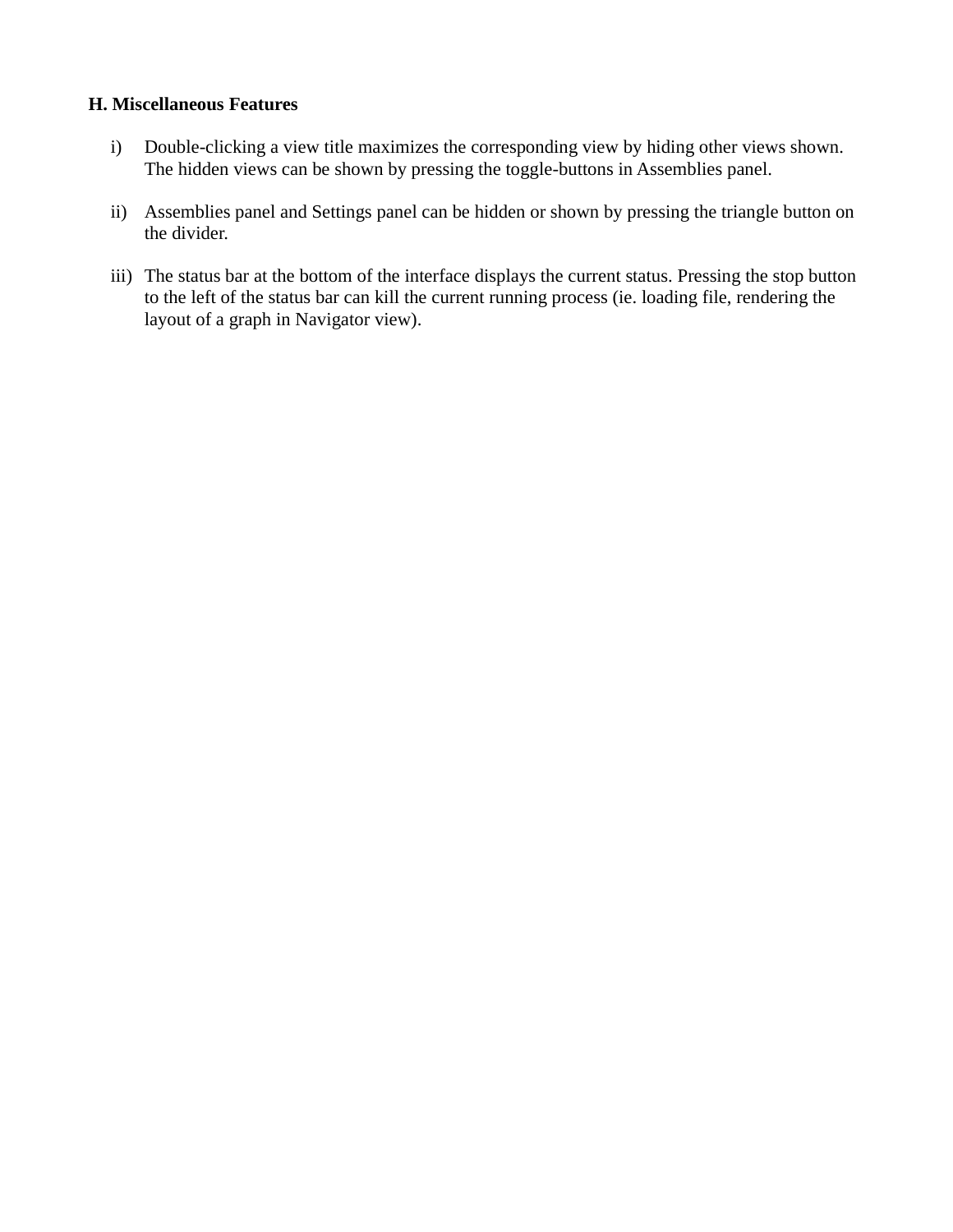## <span id="page-17-0"></span>**4. Terminology**

This is a list of terms used in this user manual and ABySS-Explorer.

#### *ABySS assembly directory*

This directory contains a single ABySS assembly and it must have either/both:

- i. a value of k in the DOT files
- ii. a name that starts with 'k' followed by the value of k used to generate the assembly (ie. k50) and has one or more files with extensions, \*.fa or \*.adj

## *Contig length units (bp, k-mer, nol-bp)*

| bp:     | number of base-pairs                                                     |
|---------|--------------------------------------------------------------------------|
| k-mer:  | number of k-mers                                                         |
|         | $=$ length in base-pairs $-$ k +1                                        |
| nol-bp: | number of non-overlapping base-pairs                                     |
|         | $=$ length in base-pairs; if both out-degree and in-degree is not 1      |
|         | = length in base-pairs $-$ k + 1; if either out-degree or in-degree is 1 |
|         | = length in base-pairs $-2k + 2$ ; if both out-degree or in-degree is 1  |
|         |                                                                          |

## *Contiguity*

The square root of the sum of the squares of contig lengths of an assembly.



## *Extensions*

Two edges are extensions of each other when the head of one edge connect to the tail of another edge at the same pole of the shared vertex. Also, any edges within a path are extensions of each other.

Consider the example in Figure 12, where edges 1577+, 1932-, and 1380- form a path:

Edge 1577+ is an extension of edges 1932- and 1380-.

Edge 1932- is an extension of edges 1577+ and 1380-.

Edge 1380- is an extension of edges 1577+ and 1932-.

Also, consider this example below:



Edge 2057- is not an extension of 2043+, but it is an extension of 1355+. However, this graph is the size-one neighbourhood of 2043+.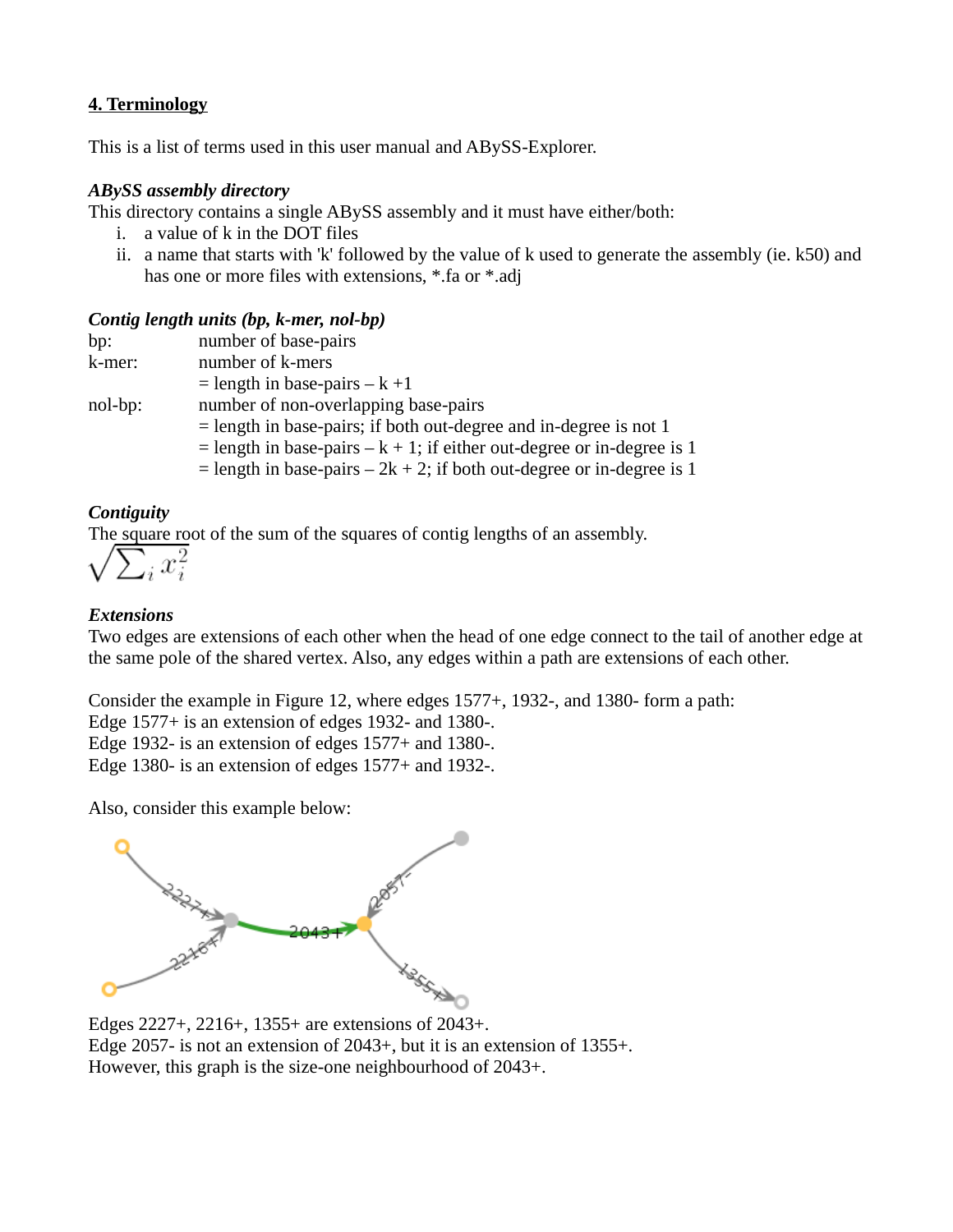## *Neighbourhood*

A graph that shows the neighbours (and next-neighbours) of a seed contig.

For example:

A neighbourhood of size one consists of all immediate neighbours of the seed contig.

A neighbourhood of size two consists of all immediate neighbours and next-neighbours of the seed contig.

A neighbourhood of size three consists of all immediate neighbours, next-neighbours, and next-nextneighbours of the seed contig.

# *Nxx* **(eg. N50)**

Nxx is the contig length, where contigs of same length or longer make up  $xx\%$  of the reconstruction of an assembly.

# *Paired-end Partner*

A contig that has paired-end support (distance estimate) with another contig.

# *Quality factor (Q factor)*

The median divided by the interquartile range.

## *Reconstruction*

The sum of all contig lengths of an assembly.

# *Scaffold span*

The length of a scaffold; the sum of contig length and the number of N's in the sequence.

## *Span*

The sum of all scaffold spans of an assembly.